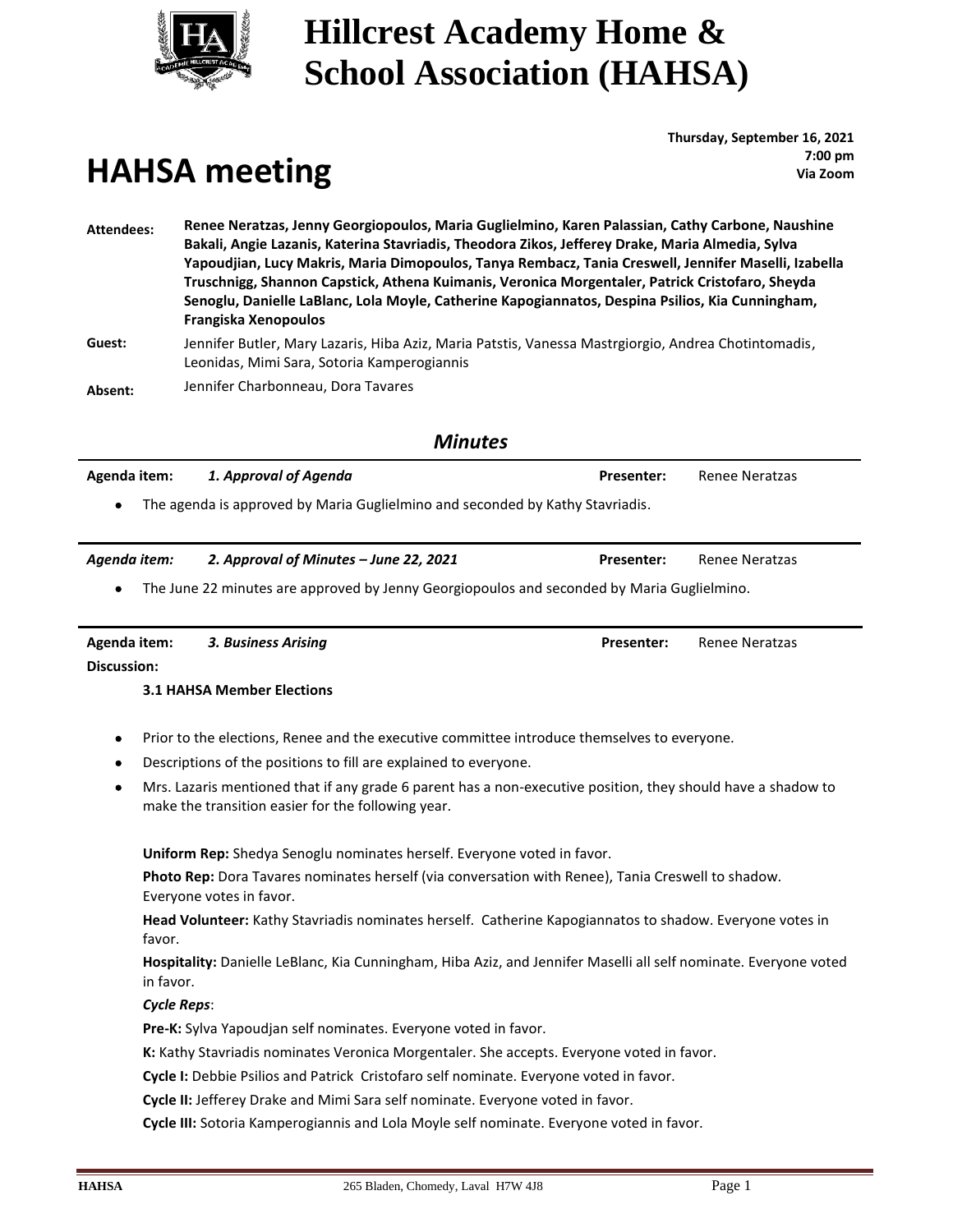

# **Hillcrest Academy Home & School Association (HAHSA)**

#### **3.2 Graduation:**

Renee asks all grade 6 parents to remain behind after the HAHSA meeting for a short meeting with Mrs. Lazaris and Mrs. Butler.

#### **3.3 Zoom Guidelines:**

Renee reads through the guidelines that were emailed to all members prior to the meeting and asks if there are any questions. No questions are asked.

| Agenda item:       | 4.1 Principal/Vice Principal's Report                                                                                                                                              | Presenter:                                                                                                                                                                                     | Mary Lazaris          |  |  |
|--------------------|------------------------------------------------------------------------------------------------------------------------------------------------------------------------------------|------------------------------------------------------------------------------------------------------------------------------------------------------------------------------------------------|-----------------------|--|--|
|                    |                                                                                                                                                                                    |                                                                                                                                                                                                | Jennifer Butler       |  |  |
| Discussion:        | Mrs. Lazaris explains to HAHSA that attending HAHSA is Mrs. Butler's mandate and that she is only at the<br>$\bullet$<br>first meeting as a courtesy as she does it every year.    |                                                                                                                                                                                                |                       |  |  |
|                    | The school is doing great. They are a little covid weary but are having a good time.<br>$\bullet$                                                                                  |                                                                                                                                                                                                |                       |  |  |
|                    | Students are looking forward to the fun day that was cancelled and rescheduled and the corn roast.                                                                                 |                                                                                                                                                                                                |                       |  |  |
|                    | roast as it's an outdoor activity.                                                                                                                                                 | Parent volunteers are not currently being allowed in the school; however, they will be allowed for the corn<br>If you want to volunteer, please fill out the judicial form and volunteer form. |                       |  |  |
|                    |                                                                                                                                                                                    |                                                                                                                                                                                                |                       |  |  |
| Agenda item:       | 4.2 President's Report                                                                                                                                                             | Presenter:                                                                                                                                                                                     | <b>Renee Neratzas</b> |  |  |
| <b>Discussion:</b> | Nothing to report                                                                                                                                                                  |                                                                                                                                                                                                |                       |  |  |
| Agenda item:       | 4.3 Vice President's Report                                                                                                                                                        | Presenter:                                                                                                                                                                                     | Jenny Georgiopoulos   |  |  |
| <b>Discussion:</b> | Nothing to report                                                                                                                                                                  |                                                                                                                                                                                                |                       |  |  |
| Agenda item:       | <b>4.4 Treasurer's Report</b>                                                                                                                                                      | Presenter:                                                                                                                                                                                     | Maria Guglielmino     |  |  |
| <b>Discussion:</b> | Explains to everyone what a zero budget is. Depending on what gets approved by HAHSA tonight<br>and at Governing Board next week, she can prepare a budget to share with everyone. |                                                                                                                                                                                                |                       |  |  |
| Agenda item:       | 4.5 Governing Board Representative's Report                                                                                                                                        | <b>Presenter:</b>                                                                                                                                                                              |                       |  |  |
| Discussion:        | No GB representative is currently elected, so we elected Dora Zikos.                                                                                                               |                                                                                                                                                                                                |                       |  |  |
|                    | First meeting is on Monday, Sept. 20 <sup>th</sup> .                                                                                                                               |                                                                                                                                                                                                |                       |  |  |
| Agenda item:       | <b>4.6 Charity Director's Report</b>                                                                                                                                               | <b>Presenter:</b>                                                                                                                                                                              | Cathy Carbone         |  |  |
| Discussion:        | Nothing to report                                                                                                                                                                  |                                                                                                                                                                                                |                       |  |  |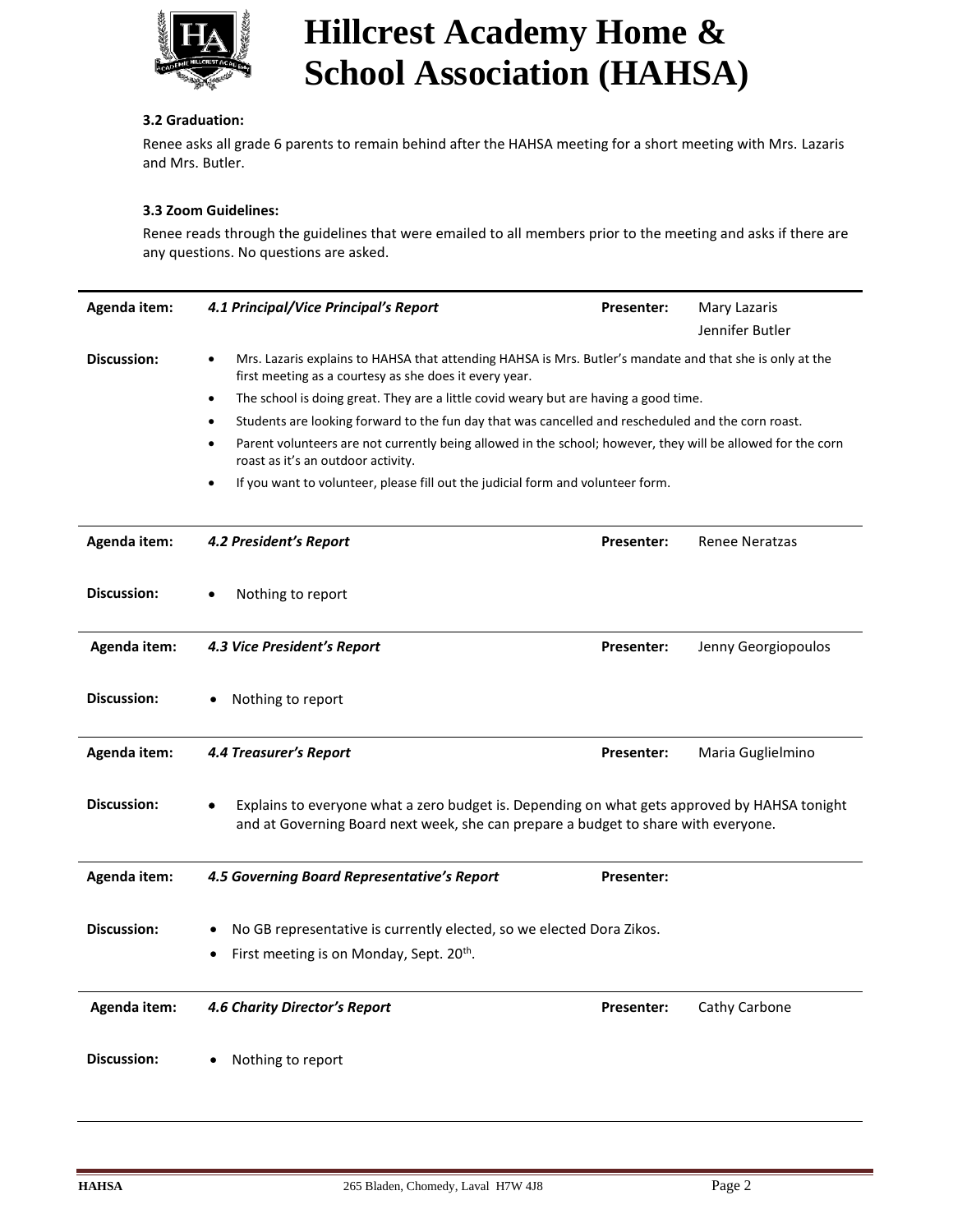

# **Hillcrest Academy Home & School Association (HAHSA)**

| Agenda item: | <b>4.7 Fundraising Director's Report</b><br>Presenter:<br>Karen Palassian                                                                                                                                                                                                                                                                                                                                                                                                                                                                                                                                                               |  |  |  |  |
|--------------|-----------------------------------------------------------------------------------------------------------------------------------------------------------------------------------------------------------------------------------------------------------------------------------------------------------------------------------------------------------------------------------------------------------------------------------------------------------------------------------------------------------------------------------------------------------------------------------------------------------------------------------------|--|--|--|--|
| Discussion:  | Karen presented a slide show of fundraisers planned between now to spring. Each slide detailed<br>the fundraiser, when it would take place, the cost of the product, the selling price, and the<br>potential profit to be made from each fundraiser. She also mentions that she will need help for<br>the after-school program and if anyone wants to help, to please email her. Patrick says he will be<br>emailing her.                                                                                                                                                                                                               |  |  |  |  |
|              | Jenny Georgiopoulos suggests to vote tonight for the fundraisers with the most pressing<br>$\bullet$<br>deadlines to get them going and then Karen can email everyone her slide show and we can have<br>some time to review the fundraisers and then e-votes for anything else.                                                                                                                                                                                                                                                                                                                                                         |  |  |  |  |
|              | Naushine Bakali mentions that it seems as if there are a lot of fundraisers that might not even be<br>٠<br>approved by Governing Board because there are just too many. Maybe we need to scale back a<br>bit.                                                                                                                                                                                                                                                                                                                                                                                                                           |  |  |  |  |
|              | Maria Guglielmino says that in the past years we had the after school program that brought in a<br>٠<br>lot of money and the Comedy Show, therefore we did very few fundraisers in between. At the<br>moment, we don't know how big of an after school program we can launch or how many will sign<br>up and we don't know if we can do a Comedy Show so we need to rely on smaller fundraisers in<br>order to have money. We had to inform administration hat we were not able to fund the corn<br>roast this year because we just didn't have enough money. This is just a fundraising calendar to<br>help plan the rest of the year. |  |  |  |  |
|              | Voting:<br>٠                                                                                                                                                                                                                                                                                                                                                                                                                                                                                                                                                                                                                            |  |  |  |  |
|              | Weekly Pizza Day & TCBY: Motioned by Renee Neratzas, Seconded by Maria Guglielmino.                                                                                                                                                                                                                                                                                                                                                                                                                                                                                                                                                     |  |  |  |  |
|              | All vote in favor.                                                                                                                                                                                                                                                                                                                                                                                                                                                                                                                                                                                                                      |  |  |  |  |
|              | After School Activities: Montioned by Maria Guglielmino, Seconded by Kathy Stavriadis                                                                                                                                                                                                                                                                                                                                                                                                                                                                                                                                                   |  |  |  |  |
|              | <b>Halloween Fundraisers:</b>                                                                                                                                                                                                                                                                                                                                                                                                                                                                                                                                                                                                           |  |  |  |  |
|              | Two fundraisers (Candy and Popcorn) Motioned by Maria Gugelielmino, Seconded by Cathy<br>Carbone                                                                                                                                                                                                                                                                                                                                                                                                                                                                                                                                        |  |  |  |  |
|              | For: 20 Against: 7 Motion passes.                                                                                                                                                                                                                                                                                                                                                                                                                                                                                                                                                                                                       |  |  |  |  |
|              | Candy Size to remain the larger size: Motioned by Renee, seconded by Debbie Psilos                                                                                                                                                                                                                                                                                                                                                                                                                                                                                                                                                      |  |  |  |  |
|              | For: 20 Against: 0. Abstain: 7 Motion Passes                                                                                                                                                                                                                                                                                                                                                                                                                                                                                                                                                                                            |  |  |  |  |
|              | St. Vincent Pizza Kits: Motioned by Renee Neratzas, seconded by Kathy Stavriadis.                                                                                                                                                                                                                                                                                                                                                                                                                                                                                                                                                       |  |  |  |  |
|              | All vote in favor.                                                                                                                                                                                                                                                                                                                                                                                                                                                                                                                                                                                                                      |  |  |  |  |
|              | Increase cost of Pizza Kit from \$20 to \$22. Motioned by Renee Neratzas, Seconded by Jenny<br>Georgiopoulos. Everyone votes in favor.                                                                                                                                                                                                                                                                                                                                                                                                                                                                                                  |  |  |  |  |
|              | Christmas Logs: Motioned by Renee Neratzas, Seconded by Maria Gugelielmino                                                                                                                                                                                                                                                                                                                                                                                                                                                                                                                                                              |  |  |  |  |
| Agenda item: | 4.8 QFHSA Representative's Report<br>Naushine Bakali<br>Presenter:                                                                                                                                                                                                                                                                                                                                                                                                                                                                                                                                                                      |  |  |  |  |
| Discussion:  | Reminds all members and potential members to fill out HAHSA membership form on HAHSA's<br>website.                                                                                                                                                                                                                                                                                                                                                                                                                                                                                                                                      |  |  |  |  |
|              | Informs all parents that there is a parent's workshop being offered by QFHSA that any member<br>can register and sign up for.                                                                                                                                                                                                                                                                                                                                                                                                                                                                                                           |  |  |  |  |
| Agenda item: | 4.9 Uniform Representative's Report<br><b>Presenter:</b>                                                                                                                                                                                                                                                                                                                                                                                                                                                                                                                                                                                |  |  |  |  |
| Discussion:  | Nothing to report.                                                                                                                                                                                                                                                                                                                                                                                                                                                                                                                                                                                                                      |  |  |  |  |
|              |                                                                                                                                                                                                                                                                                                                                                                                                                                                                                                                                                                                                                                         |  |  |  |  |